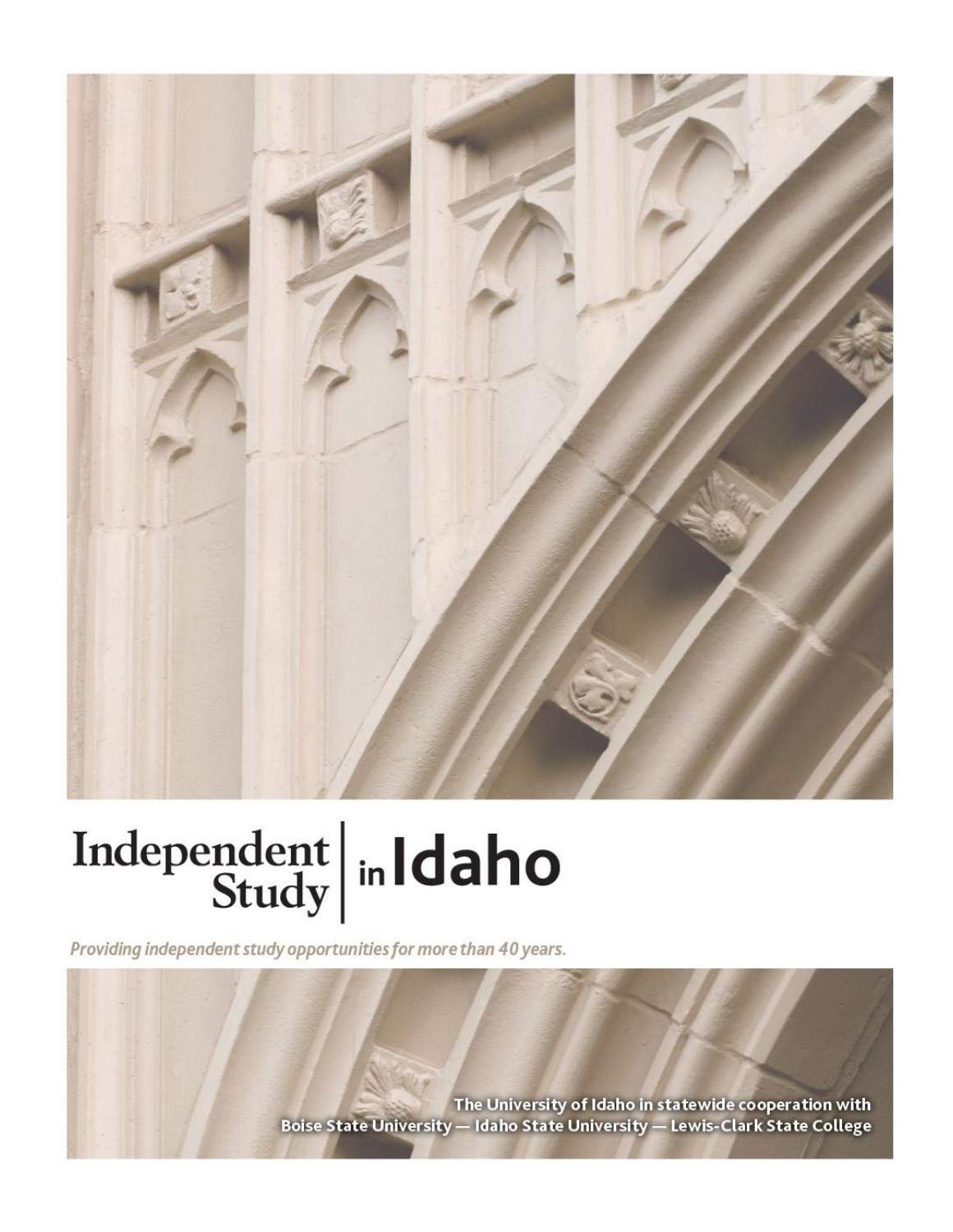

Independent  $\left|\frac{\text{independent}}{\text{Study}}\right|$  in Idaho

*Self-paced study. Anytime. Anywhere!*

# **History 111 United States History I**

University of Idaho 3 Semester-Hour Credits

**Prepared by:** Ken Faunce PhD RPA Adjunct Faculty of History University of Idaho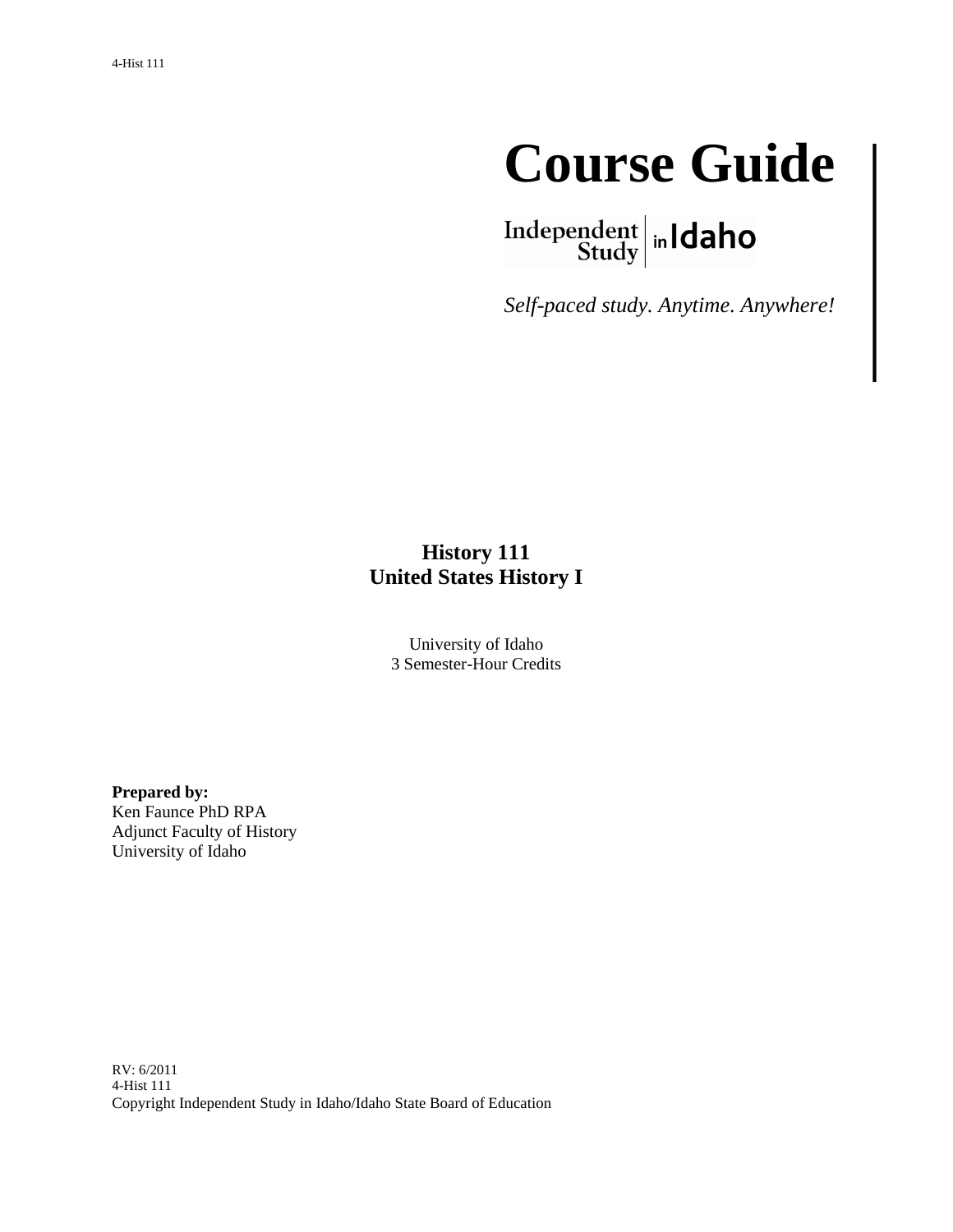# **Table of Contents**

| Lesson | 1: |  |
|--------|----|--|
| Lesson | 2: |  |
| Lesson | 3: |  |
| Lesson | 4: |  |
| Lesson | 5: |  |
|        |    |  |
| Lesson | 6: |  |
| Lesson | 7: |  |
| Lesson | 8: |  |
| Lesson | 9: |  |
| Lesson |    |  |
|        |    |  |
| Lesson |    |  |
| Lesson |    |  |
| Lesson |    |  |
| Lesson |    |  |
| Lesson |    |  |
|        |    |  |
|        |    |  |
|        |    |  |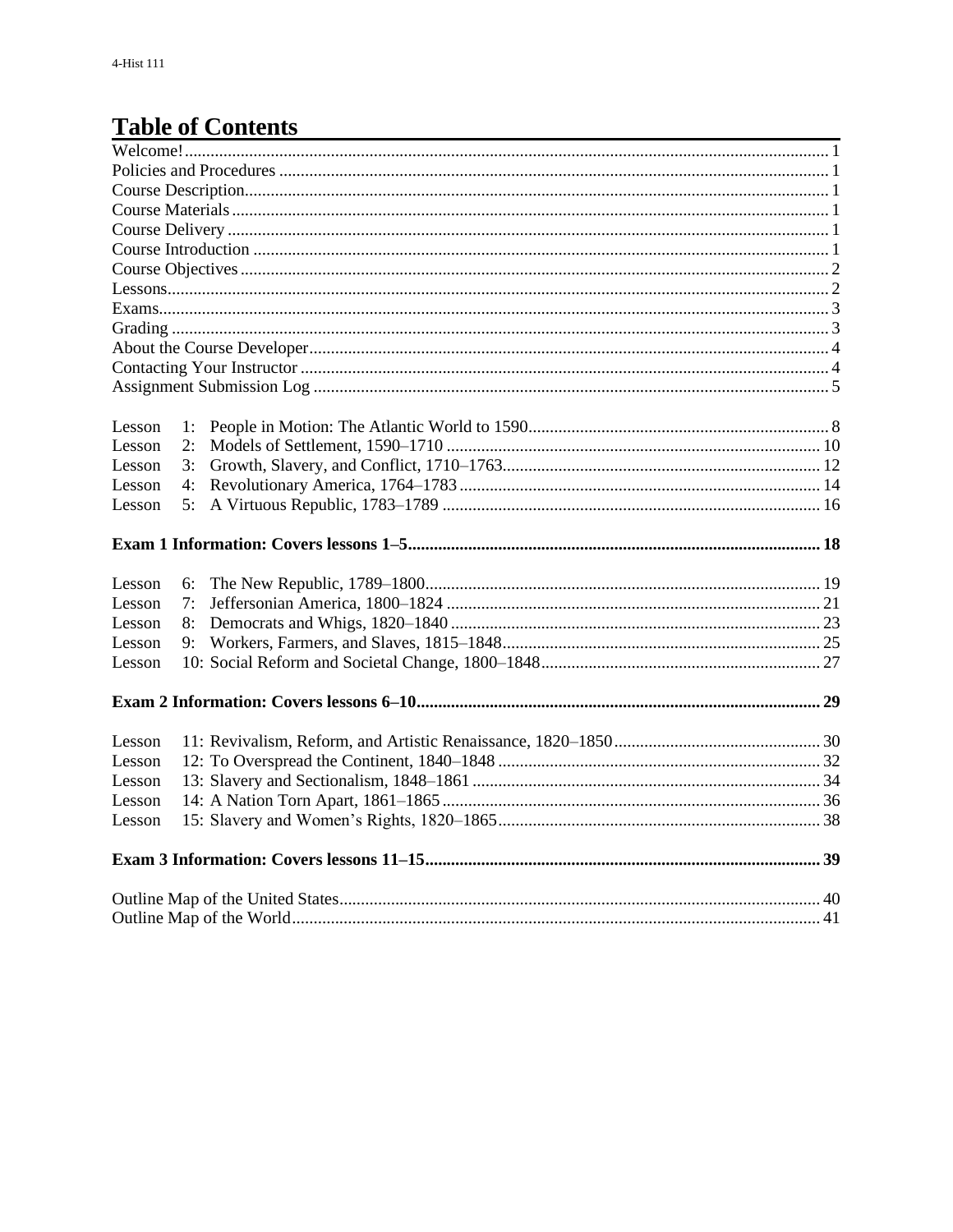# **4-Hist 111: United States History I 3 Semester-Hour Credits: U-Idaho**

# **Welcome!**

Whether you are a new or returning student, welcome to the Independent Study in Idaho (ISI) program. Below, you will find information pertinent to your course including the course description, course materials, course objectives, as well as information about lessons, exams, and grading.

# **Policies and Procedures**

Refer to the ISI website at **www.uidaho.edu/isi** and select *Students* for the most current policies and procedures, including information on setting up accounts, student confidentiality, exams, proctors, transcripts, course exchanges, refunds, academic integrity, library resources, and disability support and other services.

# **Course Description**

Political, diplomatic, economic, social, and cultural history; earliest times to the present. Hist 111: to 1877. U-Idaho students: May be used as core credit in J-3-d, as a social science, and American diversity.

*Prerequisite: None. Recommended: An English composition course. 15 graded lessons, 3 proctored exams*

Students may submit up to 3 assignments at a time and 6 assignments per week. Before taking exams, students MUST wait for grades and feedback on assignments, which may take up to three weeks after date of receipt by the instructor.

ALL assignments and exams must be submitted to receive a final grade for the course.

#### **Course Materials**

#### **Required Course Materials**

- Hyser, Raymond M., and J. Chris. Arndt. *Voices of the American Past: Documents in U.S. History*. 4th ed. Vol. 1. Boston, MA: Thomson Wadsworth, 2008. ISBN-10: 0-495-09674-1. ISBN-13: 978-0- 495-09674-0.
- Keene, Jennifer D., Saun Cornell, and Edward T. O'Donnell. *Visions of America American History: A History of the United States*. Vol. 1. Upper Saddle River, NJ: Prentice Hall, 2010. ISBN-10: 0-321- 05309-5. ISBN-13: 978-0-321-05309-1.
- Sklar, Kathryn Kish. *Women's Rights Emerges Within the Anti-Slavery Movement, 1830-1870: A Brief History with Documents*. Boston, MA: Bedford/St. Martin's, 2000. ISBN-10: 0-312-10144-9. ISBN-13: 978-0-312-10144-2.

#### **Course Delivery**

This course is available online. An electronic course guide is accessible through Canvas at no additional cost. Refer to your *Registration Confirmation Email* for instructions on how to access Canvas.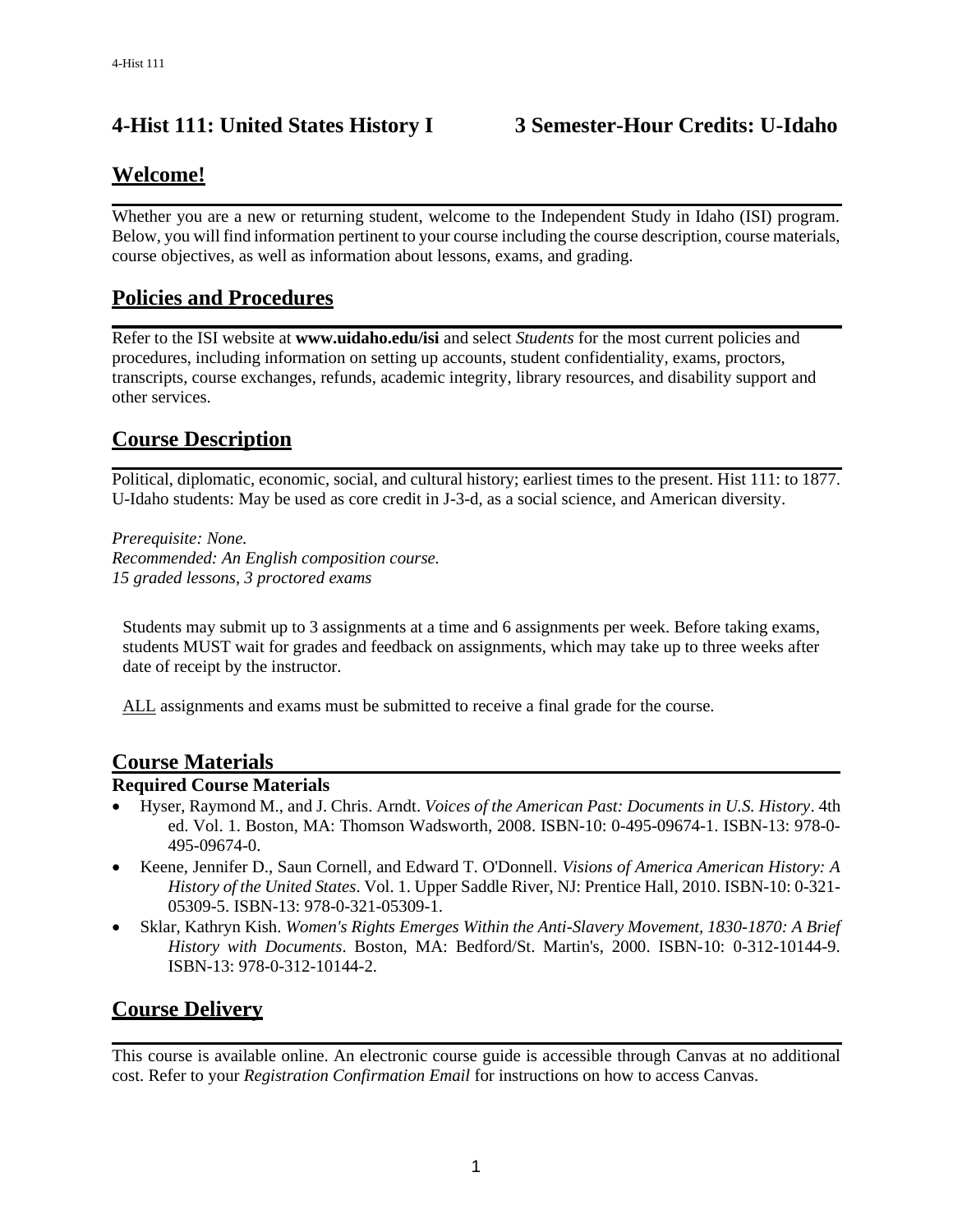# **Course Introduction**

This course will provide an introduction into the complex nature of the United States' diverse history. Knowledge of U.S. traditions and cultural expectations increases awareness concerning the country's diversity. Rather than memorizing lists of names and dates, explore the concepts and patterns of history. More importantly, try to understand the people involved in those patterns. Imagine what it was like to live in different situations and environments. This will aid in understanding the history of the United States. In addition, this will allow you to discover the human drama of history, which produces stories that are frequently more compelling than fiction.

History 111 explores the origins of a variety of cultures, groups, and individuals that helped form the foundations of the United States. As you examine the text, maps, and required readings, you are expected to consider and analyze numerous aspects of life in the United States from its beginnings to the Reconstruction Era following the Civil War. Critically examine the material and form conclusions on how the United States developed and how this impacts us today.

As you investigate the past, pay special attention to the diverse groups and individuals that helped create and develop the United States. The interactions of the various segments of the population, their actions, ideas, and the impact of their daily lives led to the nation we live in now. Keep this in mind when studying the interactions of settlers with Native Americans and African slaves, reform movements, expansionism (national and international), and such concepts as Manifest Destiny. Upon completion of this course, you should have a better understanding of how these patterns of history impact the decision-making process in the United States today, as well as how these ideas have created some powerful social and cultural movements.

#### **Course Objectives**

- 1. The primary objective for this course is to provide students with a better understanding of the cultures that form the United States population, and how this diversity continues to impact daily events.
- 2. This course is intended to enable the student to (a) understand the population who lived within this period of history, (b) analyze and contemplate historical events, and (c) recognize how the population's reactions to historical events guided U.S. history and changed American society.
- 3. Grading for this course is based on recognition of basic factual information, the ability to reach conclusions as to why events occurred, and support conclusions with factual information acquired from the texts.

#### **Lessons**

Most lessons include the following components:

- lesson objectives
- reading assignment
- map exercise
- introductory lecture
- written assignment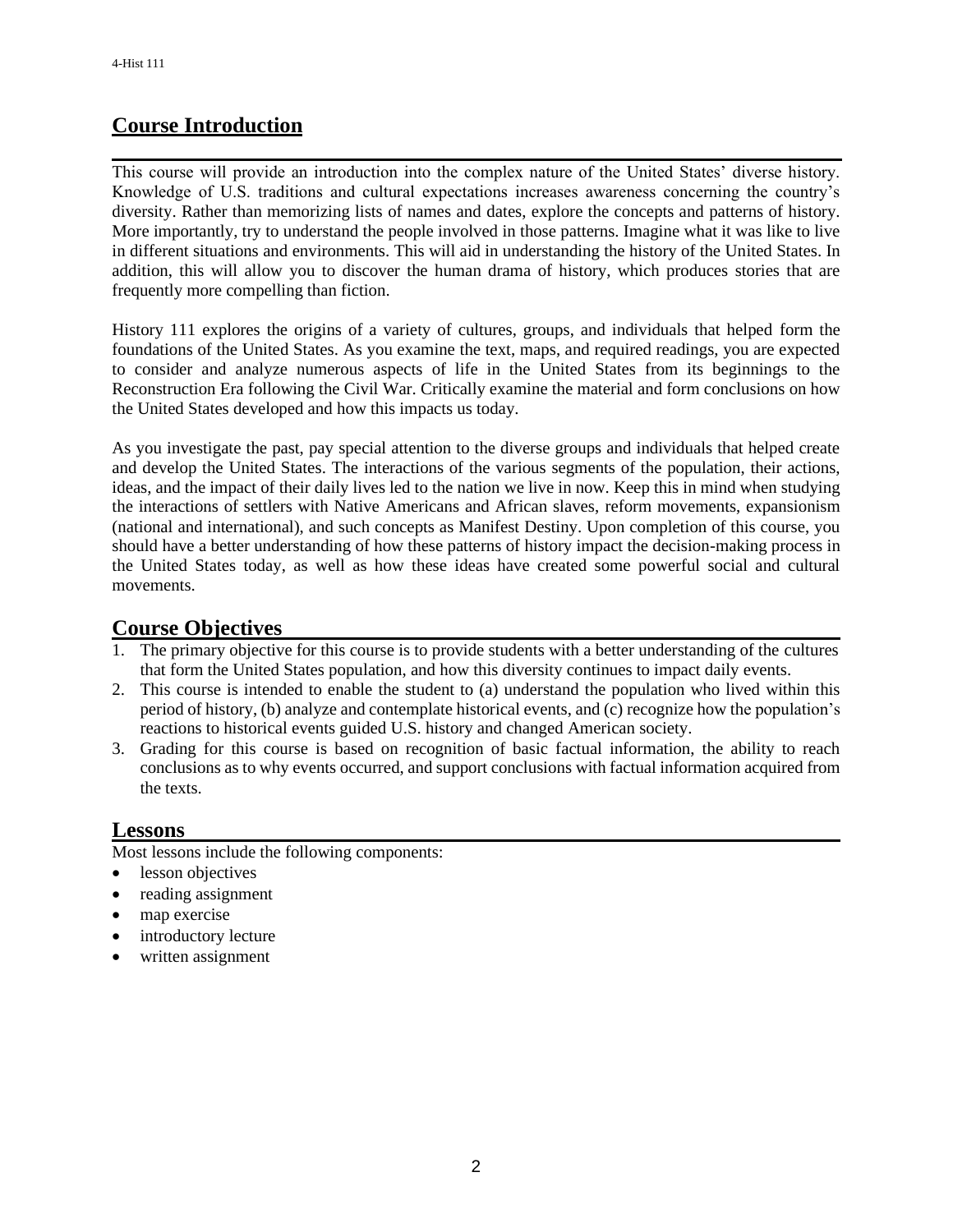#### **Study Hints:**

- Answer all questions presented when writing essays. When presenting identifications, include the historical significance of the item.
- Use the maps at the end of this course guide for map exercises. Make photocopies of the blank maps since you will need them for each lesson.
- Complete all reading assignments.
- Keep a copy of every lesson submitted.
- Set a schedule allowing for course completion one month prior to your personal deadline. An *Assignment Submission Log* is provided for this purpose.
- Web pages and URL links in the World Wide Web are continuously changing. Contact your instructor if you find a broken web page or URL.

#### **Exams**

- You must wait for grades and comments on lessons prior to taking subsequent exams.
- For your instructor's exam guidelines, refer to your *Registration Confirmation Email*.

Refer to *Grading* for specific information on lesson/exam points and percentages.

#### **Proctor Selection/Scheduling Exams**

All exams require a proctor. At least 2 weeks prior to taking your first exam, submit the completed *Proctor/Exam Request Form* (available at uidaho.edu/isi, under *Forms*) to the ISI office. ISI mails all exams directly to the proctor after receiving the *Proctor/Exam Request Form*. You must schedule the examination time with your proctor prior to each exam. The proctor administers the exam and returns it to the ISI office.

### **Grading**

The course grade will be based upon the following considerations:

There are a total of 450 points possible for the completion of this course:

- The fifteen submitted lessons count 10 points each for a total of 150 points or 33% of the final grade.
- The three exams are worth 100 points or 22.3% each, for a total of 300 points or 67% of the final grade.
- Total for all lessons: 33% (2.2% each)
- Total for all exams: 67% (22.3% each)
- $A = 405 450$   $B = 360 404$   $C = 315 359$   $D = 270 314$

The grading criteria for the **Exam Essay Responses** include the following:

- 1. Accurately presents the material requested in the questions
- 2. Completely covers the breadth of issues posed in the questions
- 3. Refers to and integrates appropriate examples from the textbooks to illustrate statements
- 4. Reflects on the implications of the issues posed in the questions as they relate to a broad overview of United States history
- 5. Written in a legible and well-organized style with concepts and illustrative examples clearly articulated

#### The grading criteria for the **Exam Identifications** include:

- 1. A clear statement explaining the item
- 2. A statement that illustrates why the item is relevant or significant to the historical process

The final course grade is issued after all lessons and exams have been graded.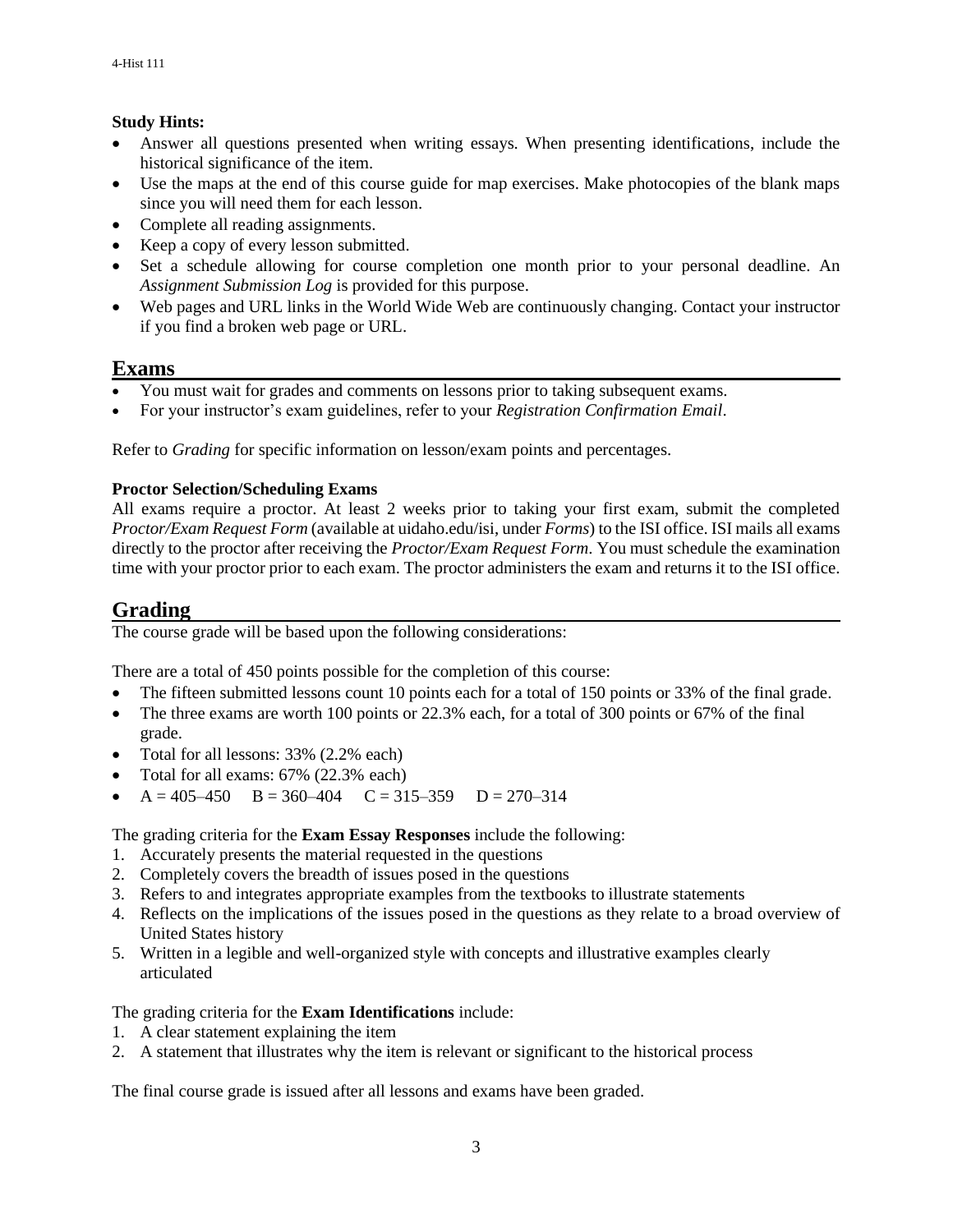Acts of academic dishonesty, including cheating or plagiarism are considered a very serious transgression and may result in a grade of F for the course.

#### **About the Course Developer**

Your course developer is Kenneth Faunce, an Adjunct Professor of History and American Studies at the University of Idaho. He received his Ph.D. in history and historical archaeology from the University of Idaho in 2000. He has taught a variety of courses at the University of Idaho and Washington State University in history, American studies, and anthropology. Before coming to the University of Idaho, he worked for the federal government for several years as an archaeologist and historian.

# **Contacting Your Instructor**

Instructor contact information is posted in the *Course Rules* document on your Canvas site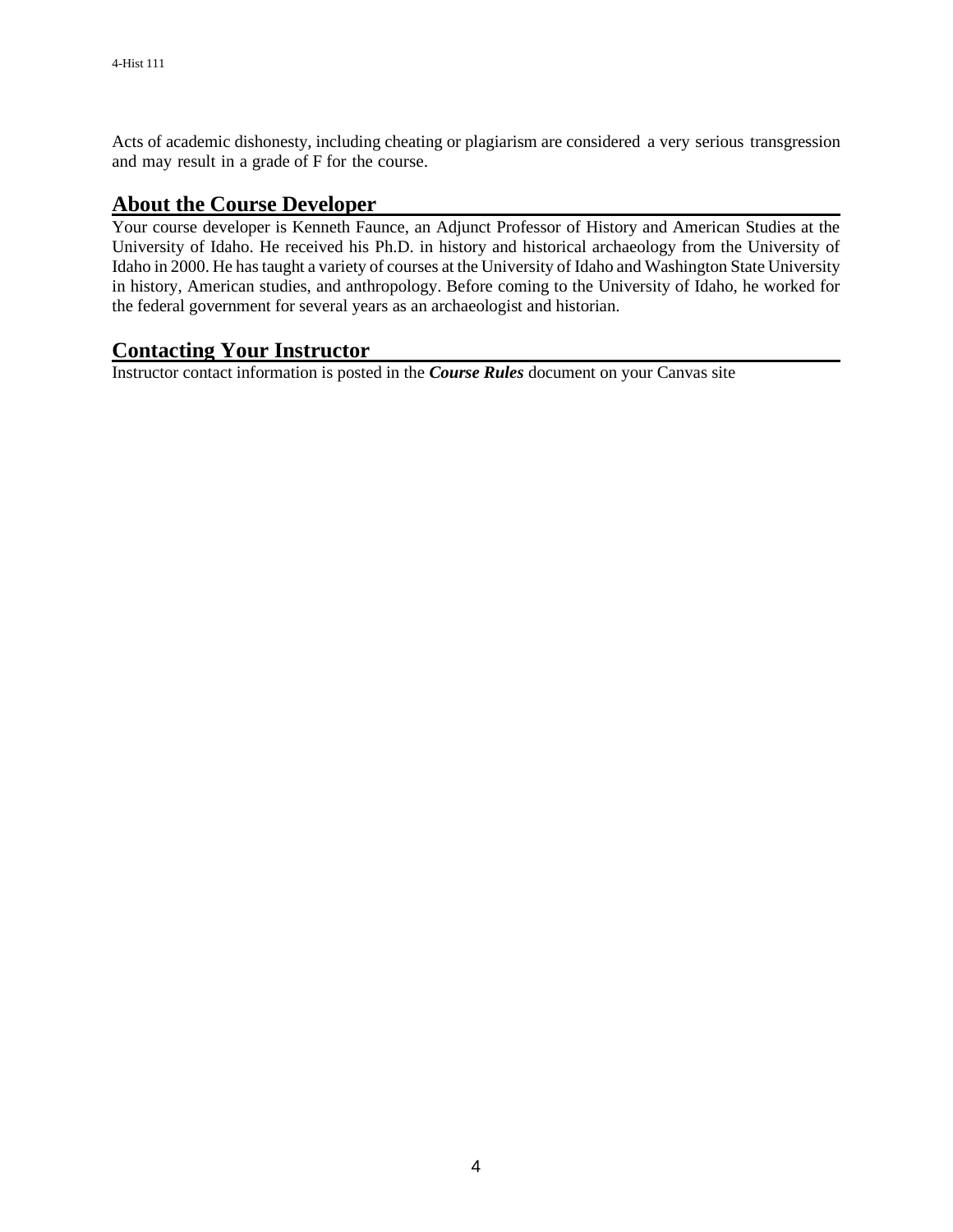# **Assignment Submission Log**

- Hyser, Raymond M., and J. Chris. Arndt. *Voices of the American Past: Documents in U.S. History*.
- Keene, Jennifer D., Saun Cornell, and Edward T. O'Donnell. *Visions of America American History: A History of the United States*.
- Sklar, Kathryn Kish. Women's Rights Emerges Within the Anti-Slavery Movement, 1830-1870: A Brief History with Documents.

Send the completed *Proctor Information Form* to the ISI office at least two weeks prior to scheduling your first exam.

| <b>Lesson</b>                                           | <b>Reading Assignment</b>                                                                       | Written<br><b>Assignment</b>   | <b>Date</b><br><b>Submitted</b> |  |
|---------------------------------------------------------|-------------------------------------------------------------------------------------------------|--------------------------------|---------------------------------|--|
| $\mathbf{1}$                                            | Visions of America, Volume 1, Chapter 1: "People<br>in Motion," pages 2–33                      | 2 essays<br>10 identifications |                                 |  |
|                                                         | <i>Voices of the American Past, Volume 1, Chapter 1:</i><br>"Diverse Beginnings," pages 1-20    |                                |                                 |  |
| $\overline{2}$                                          | Visions of America, Volume 1, Chapter 2: "Models<br>of Settlement," pages 34–63                 | 2 essays<br>10 identifications |                                 |  |
|                                                         | Voices of the American Past, Volume 1, Chapter 2:<br>"Emerging Colonial Societies," pages 21–37 |                                |                                 |  |
| 3                                                       | Visions of America, Volume 1, Chapter 3:<br>"Growth, Slavery, and Conflict," pages 64–95        | 2 essays<br>10 identifications |                                 |  |
|                                                         | Voices of the American Past, Volume 1, Chapter 3:<br>"Toward an American Identity," pages 38-55 |                                |                                 |  |
| $\overline{\mathbf{4}}$                                 | Visions of America, Volume 1, Chapter 4:<br>"Revolutionary America," pages 96-127               | 2 essays<br>10 identifications |                                 |  |
|                                                         | Voices of the American Past, Volume 1, Chapter<br>4: "Coming of the Revolution," pages 56–75    |                                |                                 |  |
| 5                                                       | Visions of America, Volume 1, Chapter 5: "A<br>Virtuous Republic," pages 128–157                | 2 essays<br>10 identifications |                                 |  |
|                                                         | Voices of the American Past, Volume 1, Chapter 5:<br>"Creating the New Nation," pages 76–102    |                                |                                 |  |
| Make arrangements with your proctor to schedule Exam 1. |                                                                                                 |                                |                                 |  |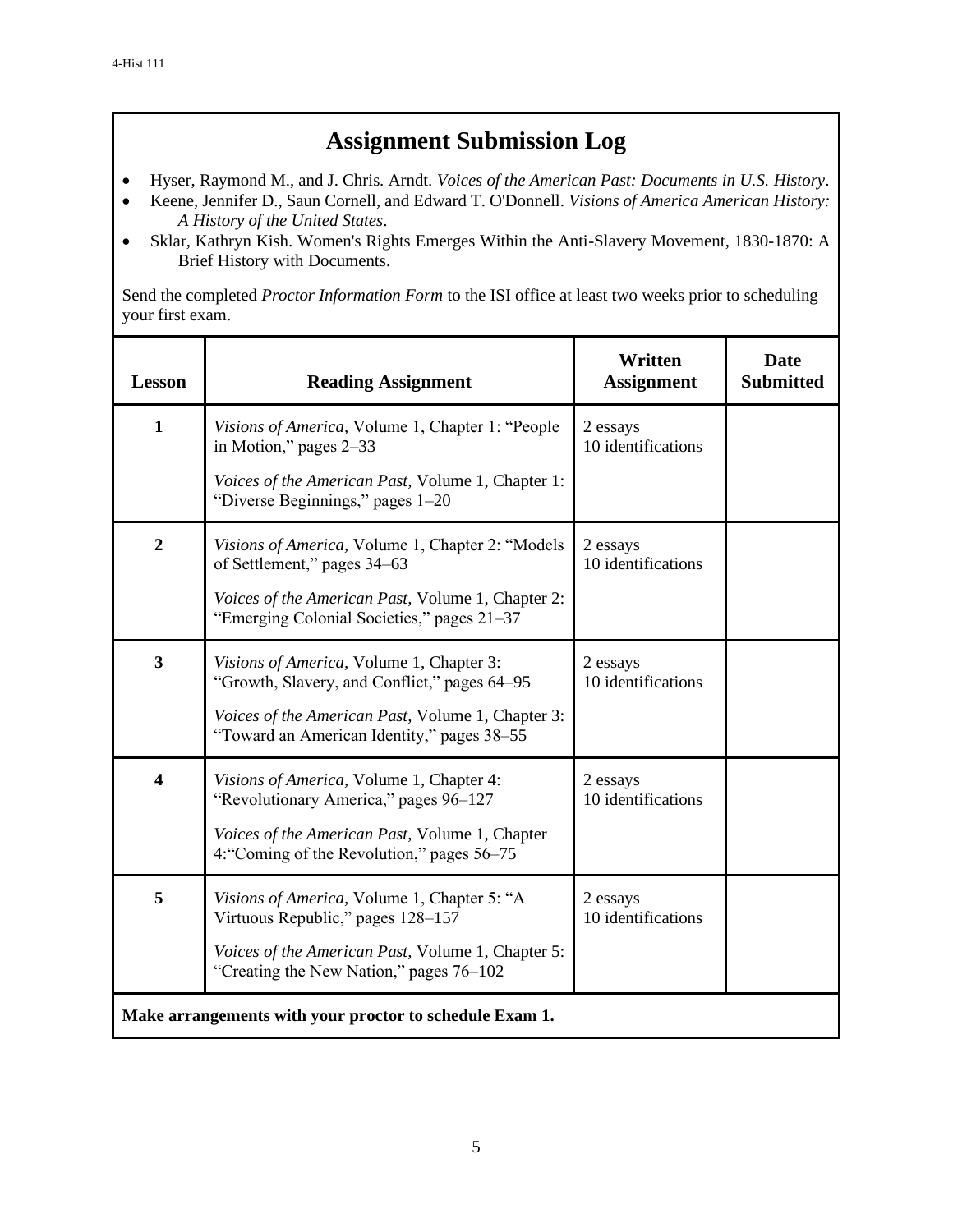| <b>Lesson</b>                                           | <b>Reading Assignment</b>                                                                                                                                                                                      | Written<br><b>Assignment</b>   | Date<br><b>Submitted</b> |  |  |
|---------------------------------------------------------|----------------------------------------------------------------------------------------------------------------------------------------------------------------------------------------------------------------|--------------------------------|--------------------------|--|--|
| 6                                                       | Visions of America, Volume 1, Chapter 6: "The<br>New Republic," pages 158-189                                                                                                                                  | 2 essays<br>10 identifications |                          |  |  |
|                                                         | <i>Voices of the American Past, Volume 1, Chapter 6:</i><br>"The Limits of Republicanism," pages 103–124                                                                                                       |                                |                          |  |  |
| 7                                                       | Visions of America, Volume 1, Chapter 7:<br>"Jeffersonian America," pages 190-219<br>Voices of the American Past, Volume 1, Chapter 7:<br>"The New Nation and Its Place in the World,"<br>pages 125-142        | 2 essays<br>10 identifications |                          |  |  |
| 8                                                       | Visions of America, Volume 1, Chapter 8:<br>"Democrats and Whigs," pages 220–251<br>Voices of the American Past, Volume 1, Chapter 8:<br>"The Rise of Democracy," pages 143–159                                | 2 essays<br>10 identifications |                          |  |  |
| 9                                                       | Visions of America, Volume 1, Chapter 9:<br>"Workers, Farmers, and Slaves," pages 252–281<br><i>Voices of the American Past, Volume 1, Chapter 9:</i><br>"Society and Economy in the North," pages 160–<br>179 | 2 essays<br>10 identifications |                          |  |  |
| 10                                                      | Voices of the American Past, Volume 1, Chapter<br>10: "Social Reform," pages 180-197                                                                                                                           | 1 essay                        |                          |  |  |
| Make arrangements with your proctor to schedule Exam 2. |                                                                                                                                                                                                                |                                |                          |  |  |
| 11                                                      | Visions of America, Volume 1, Chapter 10:<br>"Revivalism, Reform, and Artistic Renaissance,"<br>pages 282-315                                                                                                  | 2 essays<br>10 identifications |                          |  |  |
| 12                                                      | Visions of America, Volume 1, Chapter 11: "To<br>Overspread the Continent," pages 316–341<br>Voices of the American Past, Volume 1, Chapter<br>11: "Manifest Destiny," pages 198-215                           | 2 essays<br>10 identifications |                          |  |  |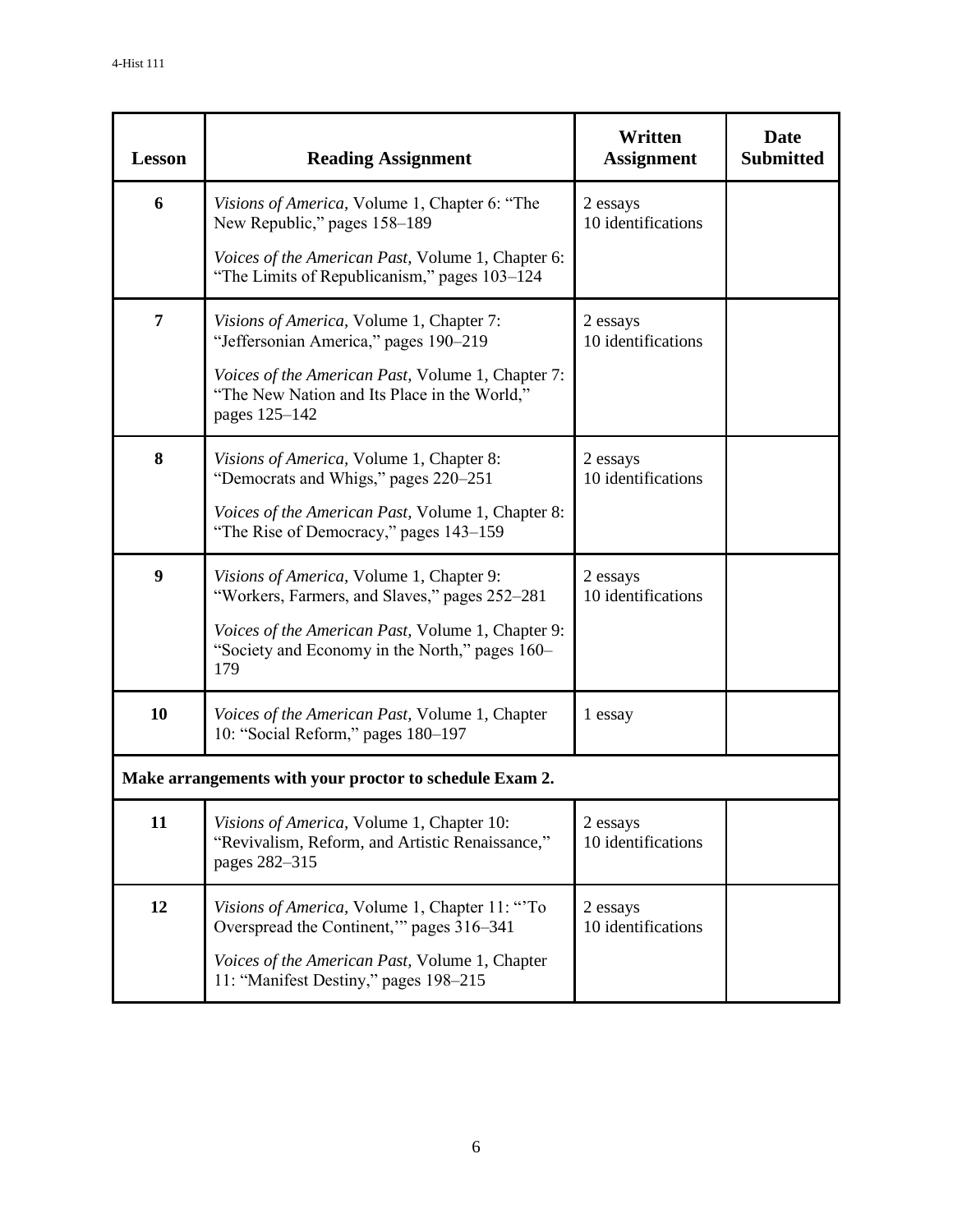| <b>Lesson</b>                                           | <b>Reading Assignment</b>                                                                                                                                                                                                                                                  | Written<br><b>Assignment</b>   | Date<br><b>Submitted</b> |  |  |
|---------------------------------------------------------|----------------------------------------------------------------------------------------------------------------------------------------------------------------------------------------------------------------------------------------------------------------------------|--------------------------------|--------------------------|--|--|
| 13                                                      | <i>Visions of America</i> , Volume 1, Chapter 12:<br>"Slavery and Sectionalism," pages 342-373<br><i>Voices of the American Past, Volume 1, Chapter</i><br>12: "Slavery and the Old South," pages 216-233,<br>Chapter 13: "Origins of the Civil War," pages<br>$234 - 251$ | 2 essays<br>10 identifications |                          |  |  |
| 14                                                      | <i>Visions of America</i> , Volume 1, Chapter 13: "A<br>Nation Torn Apart," pages 374–403<br>Voices of the American Past, Volume 1,<br>Chapter 14: "The Civil War," pages 252–270                                                                                          | 2 essays<br>10 identifications |                          |  |  |
| 15                                                      | Women's Rights Emerges within the Anti-Slavery<br>Movement, 1830-1870. Read entire book.                                                                                                                                                                                   | 1 essay                        |                          |  |  |
| Make arrangements with your proctor to schedule Exam 3. |                                                                                                                                                                                                                                                                            |                                |                          |  |  |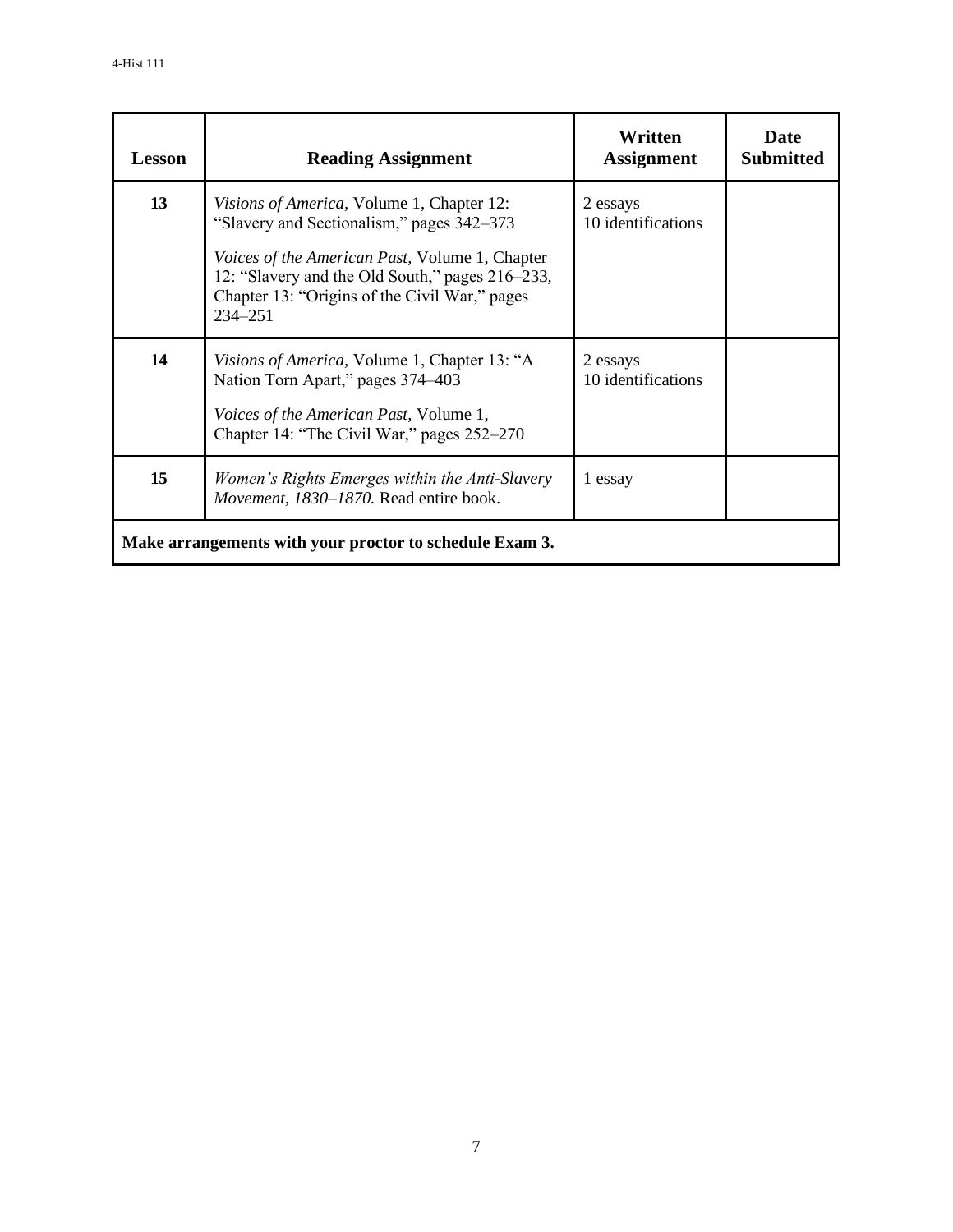# **Lesson 1 People in Motion: The Atlantic World to 1590**

# **Lesson Objectives**

Keep the following objectives in mind while reading the text material and while writing the essays. After completing this lesson, you should be able to:

- 1.1 Discuss characteristics of the people from the three continents that were involved in populating the Americas.
- 1.2 Understand competing visions of America.
- 1.3 Examine the impact of the Columbian Exchange.
- 1.4 Indicate the motives and the consequences of European colonization.

#### **Reading Assignment**

- *Visions of America,* Volume 1, Chapter 1: "People in Motion," pages 2–33
- *Voices of the American Past,* Volume 1, Chapter 1: "Diverse Beginnings," pages 1–20

#### **Map Exercise**

Place the following locations on the appropriate map(s) in this course guide. Items on the exams will be chosen from these exercises. Make copies of the blank maps since you will need to use them for each lesson.

1. Mesoamerica

4. England

- 7. Portugal
	- 8. Guinea
- 2. Newfoundland
- 5. France
- 3. Mississippi River
- 6. Spain
- **Introductory Lecture**

European exploration and colonization of the Atlantic world in the fifteenth and sixteenth centuries created a collision between the civilizations of the Americas, Africa, and Europe. The Americas had been inhabited for at least fifteen to twenty thousand years before Columbus arrived. In the thousands of years before this encounter, a variety of civilizations and cultures had evolved in the Americas. Some resembled the stateless societies of Africa, based on kinship, while others resembled the cultural centers or rising nation-states of Africa and Europe.

The arrival of the Europeans began a process of political, economic, and biological encounter that radically transformed the lives of the peoples who inhabited Europe, Africa, and the Americas. The Columbian Exchange moved plants, animals, foods, and diseases around the world and altered the lives of people from all walks of life. The European search for wealth led to the oppression and enslavement of indigenous peoples. The decline of native populations due mainly to disease and exploitation resulted in European colonizers turning to African slaves to meet the labor demand.

Portugal and Spain took the lead in overseas expansion, but quickly the English, French, Dutch, and others joined in the competition. By the end of the sixteenth century, the Spanish Empire in the Americas was larger in size than the ancient Roman Empire. This did not last, as England, a latecomer in the race to control the Atlantic, surpassed Spain. Within a century, England would become the preeminent power in the Atlantic world. The impact of the Europeans on the Americas and Africa was immense. The Americas developed, combining traits and traditions from all three continents, which then formed the unique countries and cultures of North and South America.